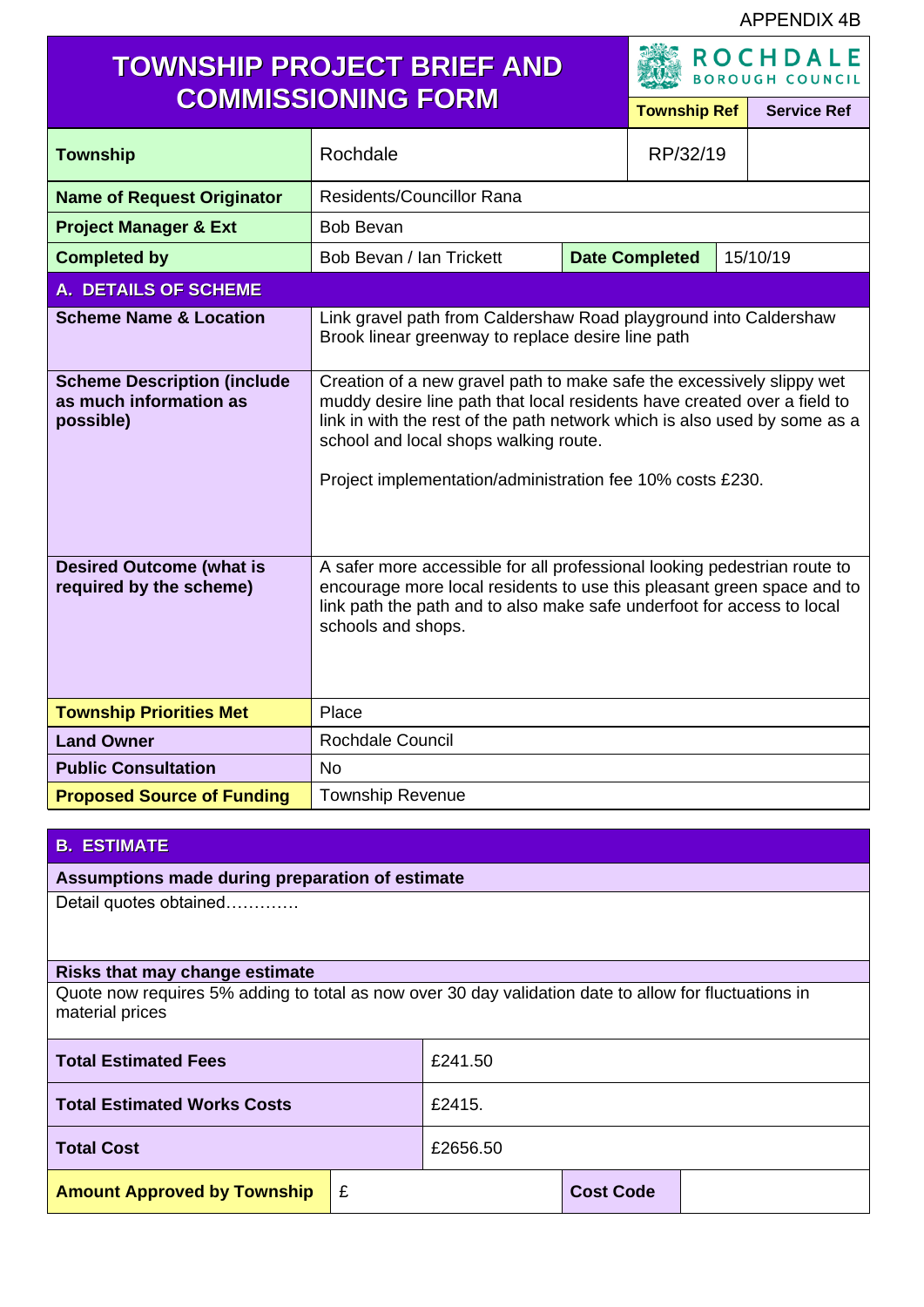| <b>C. TIMESCALES</b>                                                                            |                                 |  |  |
|-------------------------------------------------------------------------------------------------|---------------------------------|--|--|
| <b>Estimated Start Date</b>                                                                     | Winter 2019                     |  |  |
| (start date subject to commissioning within three months of application)                        |                                 |  |  |
| <b>Evidence</b>                                                                                 |                                 |  |  |
| Complaints from local residents over the condition of the muddy slope and excessively wet field |                                 |  |  |
| <b>Completion Date</b>                                                                          | Winter 2019 / early spring 2020 |  |  |
| <b>Evidence</b>                                                                                 |                                 |  |  |
| Works to be completed on site                                                                   |                                 |  |  |

## **D. AUTHORISATION**

**I have read the terms and conditions provided with this form and agree to the funds being allocated as approved at Committee**

| <b>Date Committee Approved Scheme</b>                             |  |             |          |
|-------------------------------------------------------------------|--|-------------|----------|
| <b>Signature of Head of Service</b>                               |  | <b>Date</b> | 15.10.19 |
| <b>Signature of Townships &amp;</b><br><b>Communities Manager</b> |  | <b>Date</b> |          |
| <b>Signature of Township Chair</b>                                |  | <b>Date</b> |          |

**KEY**

| To be completed by whoever receives the original proposal                     |
|-------------------------------------------------------------------------------|
| To be completed by Service/Provider after discussion with the Township Office |
| To be completed by Township Councillor/Officer                                |